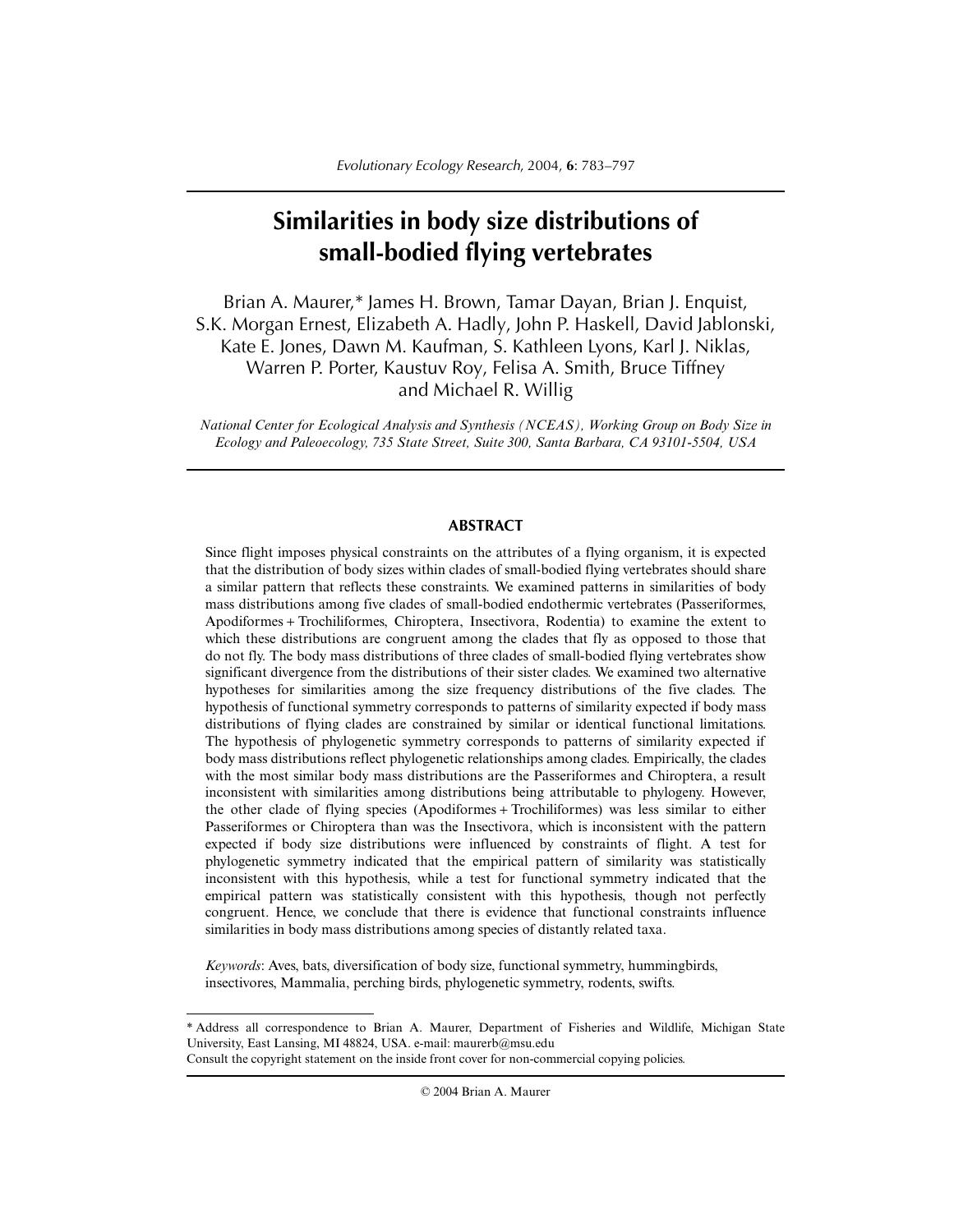# **INTRODUCTION**

There are a variety of mechanisms that have been proposed to explain the distribution of body sizes among species within a taxon (Brown *et al.*, 1993; Gardezi and Da Silva, 1999; Kozlowski and Gawelczyk, 2002; Maurer, 2003). Undoubtedly, the processes underlying the diversification of body size are complex and it is difficult to identify single factors that might produce the patterns in size variation within individual plant or animal taxa (Niklas, 2000; Maurer, 2003). The contribution of specific factors that might be responsible for certain properties of size variation, however, might be evaluated by comparing size variation among taxa that have similar suites of adaptations, but are distantly related. For example, there is widespread convergence in body form among tetrapod vertebrates that fly and swim (Carroll, 1988; Minkoff *et al.*, 2001). Similarly, plants occupying similar physical habitats often converge on similar growth forms (Niklas, 2000). Such convergence in body form presumably results from the repeated exposure of a basic body plan that is shared in common by many taxa to the intense natural selection that is required to adapt such a body plan to the rigours of a particular solution to an environmental problem. Given the design constraints that must be imposed on the form of a flying or swimming vertebrate, it is not unreasonable to expect that the diversification of species descended from such forms might be determined in part by the need to maintain those design elements for flight or swimming that have been inherited from species to species over evolutionary time. The combination of attributes required to allow an individual to fly commits a species and its descendants to an 'adaptive syndrome'. An adaptive syndrome strongly constrains the ecological properties of species (Niklas, 2000; Price, 2003). By constraining ecology, an adaptive syndrome must also constrain the possible evolutionary outcomes of ecological processes. Therefore, the diversification of species within larger taxa must be constrained as well. Hence, the distribution of sizes of two distantly related flying vertebrate taxa, for example, might be expected to be more similar to one another than to related taxa that do not fly.

Making comparisons among body mass distributions of flying and non-flying taxa is made more difficult by the fact that many physiological and ecological attributes of organisms show substantial variation with body size (Peters, 1983; Calder, 1984; Schmidt-Nielsen, 1984). If the body mass distribution of a taxon of flying vertebrate species is compared with another closely related taxon composed of much larger species that do not fly, then differences in the shapes of the body mass distributions of the two taxa may correspond more to the allometric consequences of being different sizes than it would to constraints imposed by flight. Factors that constrain the evolutionary divergence of species are expected to be different for large and small organisms (Stanley, 1973; Brown and Maurer, 1987; McShea, 1994; Maurer, 1998b, 2003). Hence, it is necessary to restrict comparisons of flying and non-flying taxa to those that span a similar range of body sizes. Imposing such a restriction on the taxa we compare controls for allometric effects that might otherwise confound comparisons among flying and non-flying taxa. A further complication arises when comparing taxa of small-bodied flying vertebrates with taxa of large-bodied flying vertebrates (e.g. small birds and large birds). Large birds may experience some of the same constraints imposed by flight that small birds do, but will be governed by different allometric constraints by virtue of being large. To maximize the likelihood of identifying the effects of constraints of flight on diversification as opposed to constraints that might arise from shared evolutionary history, it is most appropriate to compare small-bodied vertebrates that fly with those that do not fly in taxa that are sufficiently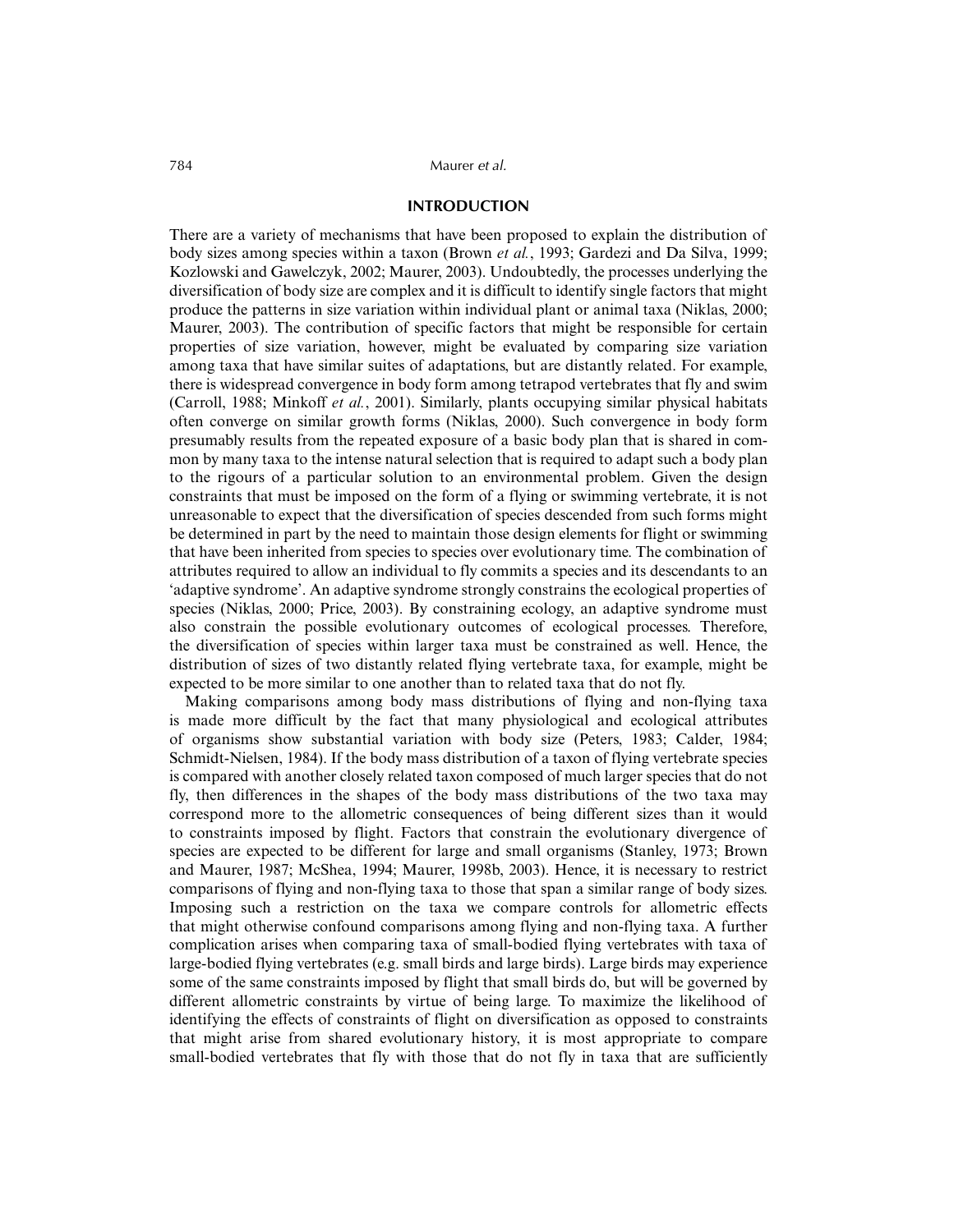distant phylogenetically that the effects of evolutionary history are as large as possible. If similarities in body size distributions among flying taxa persist in distantly related lineages, then the implication is that flight places strong constraints on diversification. In this paper, we restrict comparisons of body mass distributions to taxa of small-bodied vertebrates to reduce the likelihood that allometric effects are responsible for differences among observed distributions. We also use taxa that are sufficiently distant phylogenetically that it is possible to form an unambiguous hypothesis of phylogenetic relationships among taxa.

Despite the expectation of similarity in size variation among flying taxa, there have been no systematic attempts to document the occurrence of such congruence. Part of the problem has been that no comprehensive data on size variation within vertebrate taxa have been available. Recent compendia of such data now make it possible to compile relatively complete information on size variation within most families and orders of birds and mammals. Here we report a test for congruence in the size structure of flying vertebrate taxa using these data. We compare the body size distribution of bats (order Chiroptera) with those of small mammal (Rodentia, Insectivora) and small bird (Passeriformes, Apodiformes, Trochiliformes) orders. The 'null' expectation is that the distribution of size among bats is no different from that of other mammal orders to which they are most closely related (Brooks and McLennan, 2002). Consequently, we included in our comparisons body mass data for the orders that comprise the mammal clade to which bats belong. We also included comparable data for the sister taxa to the bird orders.

## **TESTING FOR SIMILARITY IN BODY SIZE DISTRIBUTIONS**

To establish patterns of similarity in the body mass distributions among taxa of small-bodied flying vertebrates, we test for two related patterns. First, it is necessary to show that these taxa represent a non-random subset of species within the clades to which they belong. If the body mass distribution of a taxon is a non-random subset of the body mass distribution for its clade, some degree of evolution towards (or to retain) small size has occurred within that taxon (McKinney, 1990; McShea, 1994; Maurer, 1998a; Brooks and McLennan, 2002). Such a test does not establish the mechanism of diversification. Rather, it establishes that the outcome of body size diversification has been different among the taxa being compared. The second pattern we examine is the extent to which the body mass distributions of small-bodied flying vertebrates are more similar to one another than they are to the distributions of other, more closely related taxa of small non-flying vertebrates.

To test for these two patterns, we estimated the properties of the body mass distributions for three clades of small-bodied flying vertebrates: the mammalian order Chiroptera (bats), the avian order Passeriformes (perching birds) and the combined avian orders of Trochiliformes (hummingbirds) and Apodiformes (swifts). Some avian taxonomists combine these last two orders into a single order, Apodiformes (Howard and Moore, 1991). Each of these three taxa are members of clades in which the sister clade is composed of larger species. Hence, within each clade, we estimate the extent to which the body mass distributions of both clades have diverged from one another. We then examine the extent to which the shapes of the body size distributions of the three groups of small-bodied flying vertebrates are similar to two orders of small mammals, namely Rodentia and Insectivora. If divergence in the body is constrained by flight, then the distribution of bat body sizes should look more like those of the bird clades, and have less resemblance to the body size distributions of the small mammal clades.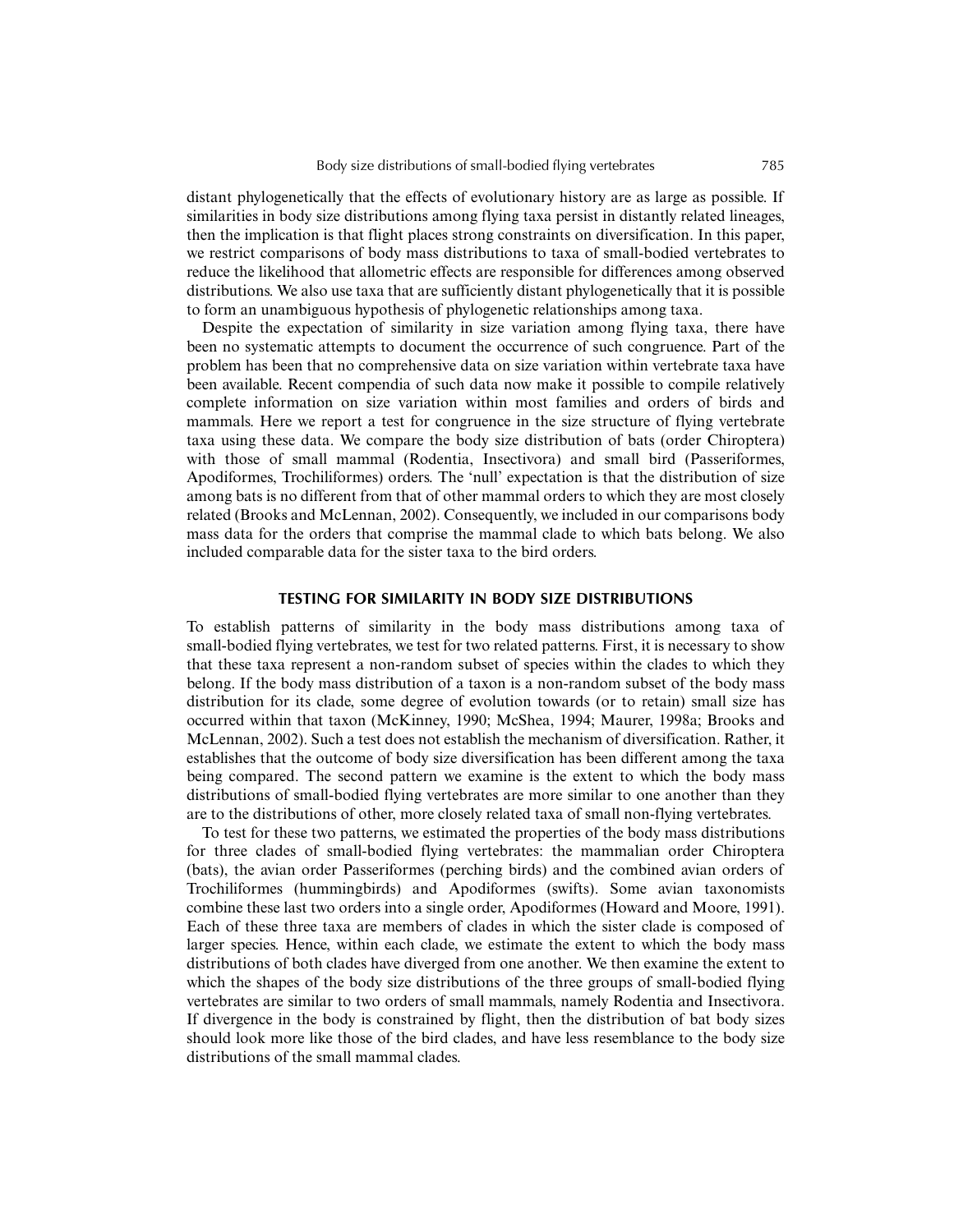Our approach is to examine a large number of species within several taxa, some of which are distantly related evolutionarily, but all of which share a basic vertebrate body plan (Brown, 1995; Willig *et al.*, 2003). Our test for similarity in body mass distributions among distantly related taxa is made against the alternative possibility that similarities among small-bodied vertebrate body mass distributions reflect the extent to which each clade shares a common legacy of body mass variation. Our tests are based on the premise that individual species represent samples of a large-scale, constrained evolutionary process. To study the statistical properties of this process, we assume that species are identical with respect to a particular constraint hypothesized to operate on their evolutionary diversification. The assumption that entities are identical with respect to some underlying physical law or process is often referred to as *symmetry* (Greene, 1999). In this case, we assume symmetry among species to test different hypotheses regarding evolutionary diversification. Under the hypothesis of similarities in body mass distributions among distantly related flying taxa, we assume that species of small-bodied flying vertebrates exhibit *functional symmetry*. By functional symmetry, we mean that species can be assigned with equal probability into subgroups within a functional group defined by their ability to fly, irrespective of their phylogenetic affinities. Similarly, non-flying small mammals are functionally symmetric with respect to their non-flying mode of locomotion. Under the hypothesis that similarities in body mass distributions among small-bodied vertebrate clades reflect shared evolutionary history, we assume that species exhibit *phylogenetic symmetry*. Our definition of phylogenetic symmetry is that species can be assigned with equal probability to subclades within the vertebrate class (Mammalia or Aves) to which they belong. Given these alternative hypotheses, we can compare the actual similarities among the five clades we studied to the distribution of possible similarities obtained under the alternative hypotheses of functional symmetry and phylogenetic symmetry. We note here that both functional and phylogenetic symmetry are unrealistic assumptions because species vary considerably within taxa and functional groups. As we show later, it is the asymmetries revealed by making these assumptions that provide evidence for similarities in body size distributions among distantly related taxa that fly.

#### **METHODS**

# **Data**

Data were extracted from a comprehensive database of birds and mammals recently compiled by the NCEAS Body Size in Ecology and Evolution Working Group (http:// www.nceas.ucsb.edu). We assembled standardized estimates of body mass for most species of extant terrestrial bats and non-volant mammals in North America, South America, Australia and Africa using a variety of literature sources, mammalian species accounts and unpublished field notes (Kingdon, 1982; Eisenberg, 1989; Brown and Nicoletto, 1991; Redford and Eisenberg, 1992; Eisenberg and Redford, 1999; Marquet and Cofre, 1999). Smith *et al.* (2003) calculated a single body mass estimate for each species by averaging male and female body mass in grams. For those species for which sex-specific estimates were not available, the following was used (in this order of preference): (i) a combined mean for both males and females provided by the source; (ii) a combined mean provided without information about gender; or (iii) a mean of male body masses. We utilized the same procedure for birds, using body mass estimates from Dunning (1993). All body masses were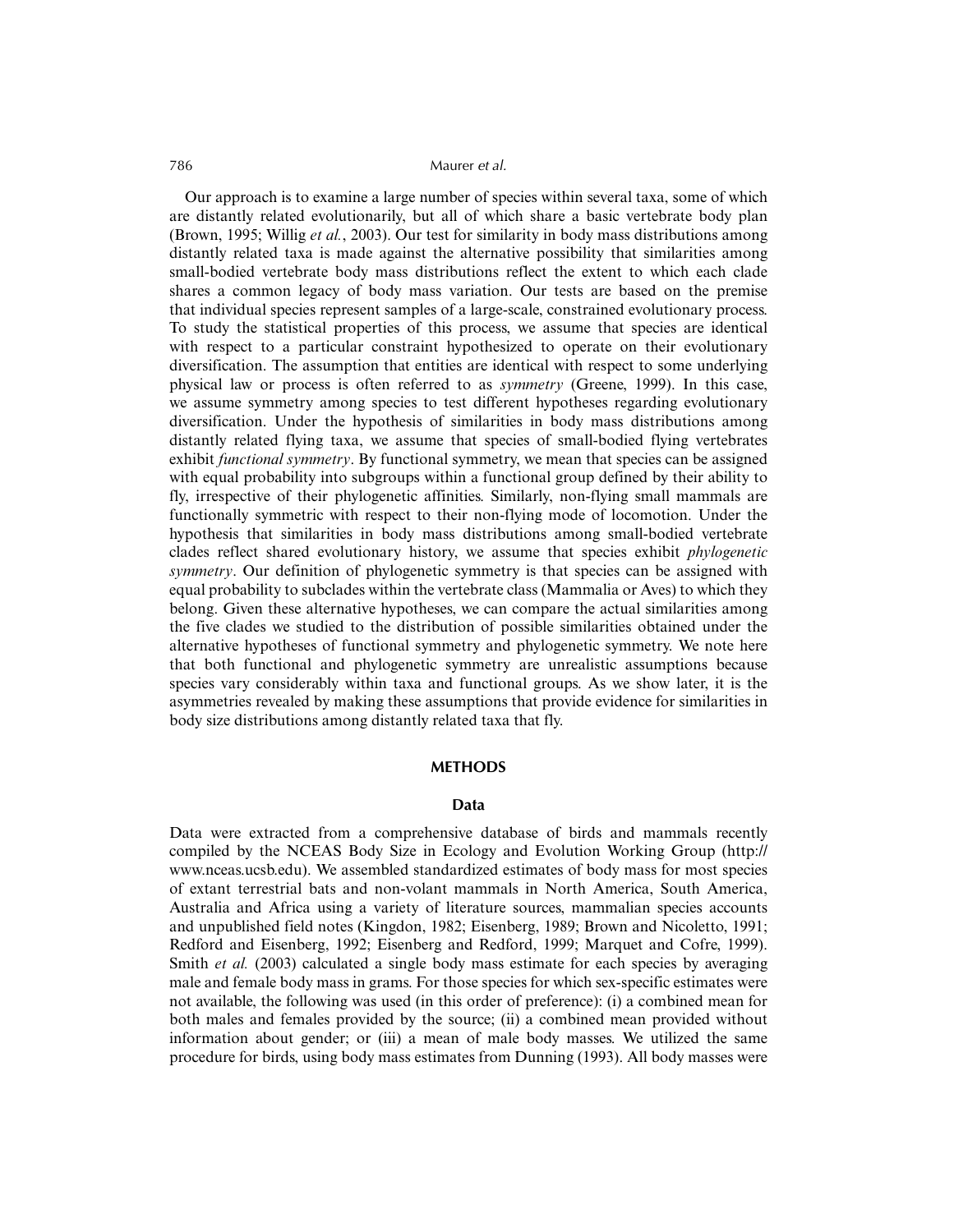log-transformed before analysis. Species names and ordinal membership followed those in Wilson and Reeder (1993) for mammals and Sibley and Monroe (1990, 1993; Monroe and Sibley, 1993) for birds.

Phylogenetic relationships among the taxa we studied were estimated using two sets of phylogenetic information. For birds, we used the phylogeny estimated from singled stranded DNA hybridization by Sibley *et al.* (1988; Sibley and Ahlquist, 1990). This phylogeny (Fig. 1) places the order Passeriformes (perching birds) as a sister taxon to the orders Ciconiiformes (a heterogeneous order that includes shorebirds, herons, raptors, pelicans, penguins, loons, grebes and pelagic sea birds), Gruiformes (cranes) and Columbiformes (pigeons and doves). The two orders Apodiformes (swifts) and Trochiliformes (hummingbirds) are placed together as a monophyletic taxon that we will refer to as 'Apodiformes' in what follows (Fig. 1). Apodiformes is the sister clade to a clade composed of Strigiformes (owls) and Musophagiformes (turacos). To determine phylogenetic relationships among mammals, we used several recent phylogenies (Liu *et al.*, 2001; Madsen *et al.*, 2001; Murphy *et al.*, 2001). These phylogenetic analyses place bats within a monophyletic group containing carnivores (order Carnivora), pangolins (order Pholidota), horses (order Perissodactyla), artiodactyls (cattle, deer, sheep, goats, pigs, etc., order Artiodactyla) and whales (order Cetacea). Two of these agree with the phylogeny given in Fig. 2 (Liu *et al.*, 2001; Murphy *et al.*, 2001); the third places these same taxa together, but with a different



**Fig. 1.** Phylogenetic hypothesis for relationships among the bird taxa used to test for convergence among body mass distributions of small-bodied flying vertebrate clades. Branch lengths are arbitrary.



**Fig. 2.** Phylogenetic hypothesis for relationships among the mammal taxa used to test for convergence among body mass distributions of small-bodied flying vertebrate clades. Branch lengths are arbitrary. We have not included insectivores and rodents because they are in different branches of the mammalian phylogeny, and the positions of them relative to other mammal taxa are not well resolved.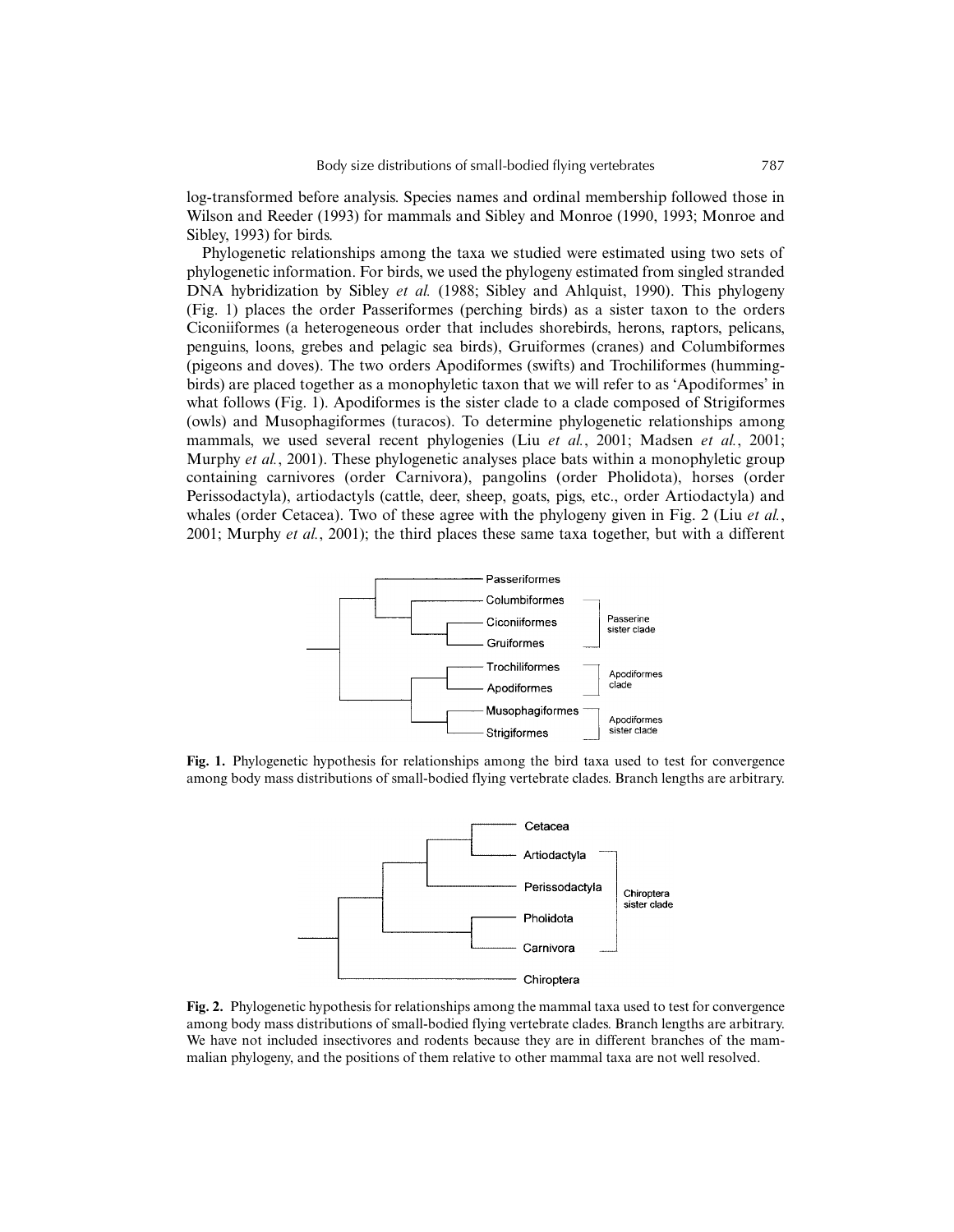topology (Madsen *et al.*, 2001). In all three phylogenies, however, bats are the sister clade to the other taxa shown in Fig. 2. The phylogeny in Fig. 2 represents a consensus tree based on a large number of morphological and molecular data sets; therefore, we used it to conduct our first hypothesis test. We omitted cetaceans (whales and allies) from hypothesis tests using this group because they are highly specialized for aquatic existence and are the largest of all mammals. Omitting them from this analysis makes the test more conservative (i.e. less likely to reject the null hypothesis) by virtue of eliminating the most extreme body masses from consideration. Note that omission of Cetacea technically makes the Chiropteran sister clade not a true clade, but a paraphyletic taxon.

#### **Statistical tests for divergence**

Histograms of log-transformed body masses were constructed for all taxa. In all that follows we used common logarithms (base 10). The scale used to construct histograms began at 0 logarithms  $(1 \text{ g})$  and covered a standard interval of 0.25 logarithms. There is no *a priori* reason why this scale was used; it allowed standard comparisons of frequency distributions across the range of log body masses represented by all taxa. Summary statistics (mean, variance, skewness, kurtosis) were generated for each of these frequency distributions using standard formulae (Sokal and Rohlf, 1995).

To test for the divergence of each clade of small-bodied flying vertebrates from its sister clade, we estimated the likelihood that the moments of the distribution of the small-bodied flying vertebrate clade could come from a random sample of the clade's sister clade. Our comparisons were based on drawing bootstrap samples from each pair of distributions to be compared, and testing the statistical hypothesis that the first four moments of these distributions were equal.

Bootstrap samples were obtained by calculating the empirical distribution function (EDF) of log body masses for each clade. The EDF is formed by assigning a probability of 1/*n* to each of *n* observations in a sample (Efron and Tibshirani, 1993; Davison and Hinkley, 1997). If *X* is a continuous random variable describing the log body masses of a clade and *xi* is the *i*th smallest observation in a particular data set  $(i = 1, 2, \ldots, n)$ , then the EDF is defined by

$$
P(X < x_i) = i/n \tag{1}
$$

To test how similar the location and shape of a pair of frequency distributions were, we used the following algorithm. We drew 10,000 bootstrap samples from the EDF of each sample being compared. For each bootstrap sample, we calculated the first four statistical moments using conventional formulae (Sokal and Rohlf, 1995). This produced a frequency distribution of each statistical moment for each of the two samples of body masses being analysed. Such frequency distributions of moments can be thought of as empirically derived likelihood functions (Efron and Tibshirani, 1993; Davison and Hinkley, 1997). These empirical likelihood functions (ELF) for each moment were used to obtain likelihood ratio statistics for comparisons of distributions as described in the next paragraph. To calculate these statistics, we used the following definition of likelihood (Edwards, 1992). We define the likelihood as the probability of obtaining a particular value for a statistical moment given a data set of log-transformed body masses  $(x_1, x_2, \ldots, x_n)$ . Let *Z* represent a random variable describing the statistical distribution of values that a moment could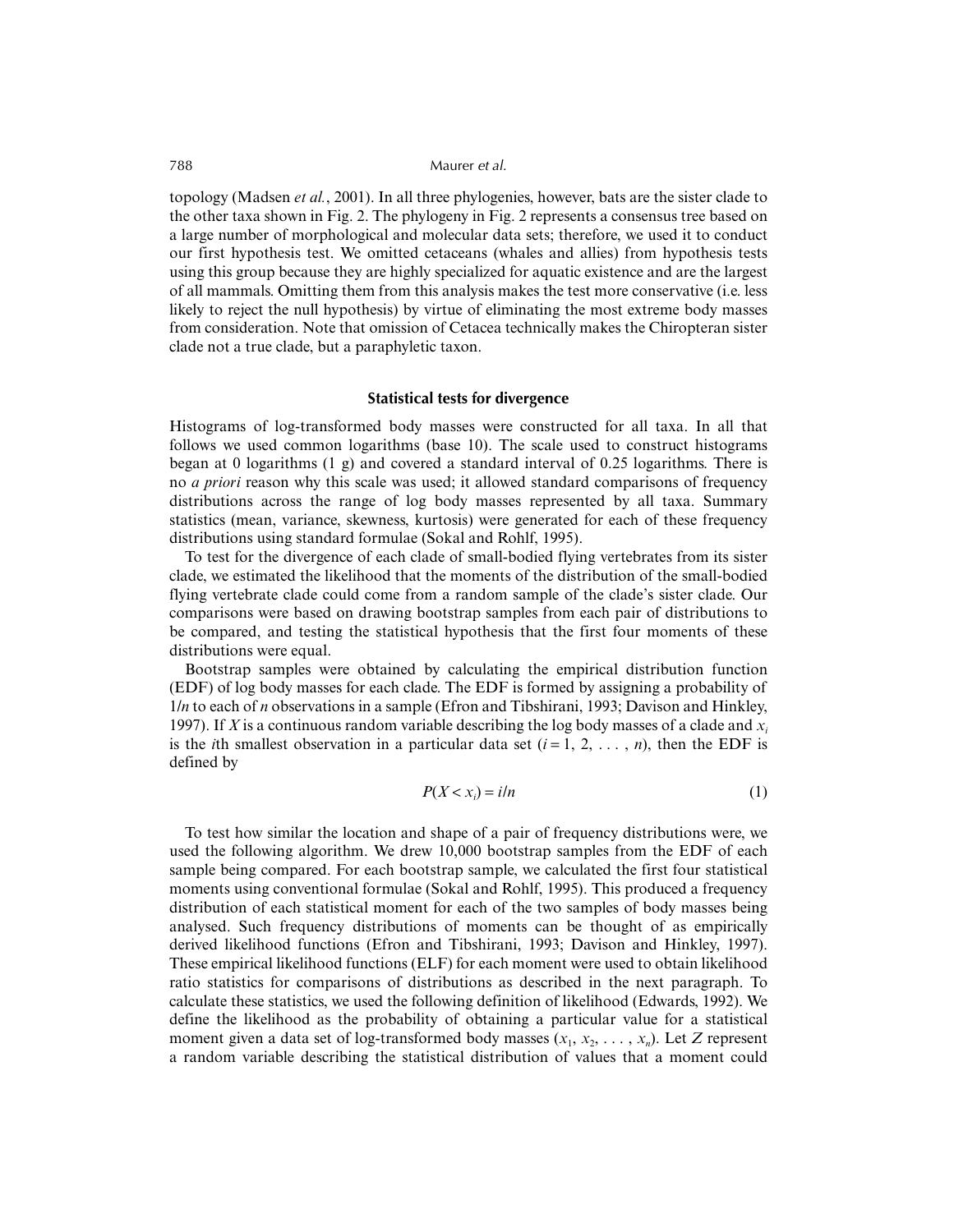theoretically take on. Then, the likelihood of obtaining a particular value *z* for that moment given a particular data set *x*, denoted by  $L(x)$ , is given as

$$
L_x(z) = P(Z = z \mid x_1, x_2, \dots, x_n)
$$
 (2)

Typically, the probability in equation (2) is specified using a parametric distribution such as a normal, log-normal or binomial distribution (Edwards, 1992). We used the ELF for a given sample of log body masses to approximate the likelihood that would be obtained from the unknown parametric distribution underlying each of our EDFs.

Suppose we want to test the null hypothesis that data set  $X = (x_1, x_2, \ldots, x_n)$  is drawn from a statistical distribution that has the same location and shape as the distribution from which a second data set, say  $Y = (y_1, y_2, \ldots, y_m)$ , is drawn. The indices *n* and *m* represent the sample sizes for each data set. First, we calculate each moment (mean, variance, skewness, kurtosis) for each data set. Let  $z<sub>x</sub>$  and  $z<sub>y</sub>$  be one of these moments from data sets *X* and *Y*, respectively. The log likelihood ratio is then calculated as

$$
\lambda = -2 \log \left[ L_y(z_x) / L_x(z_x) \right] \tag{3}
$$

where the likelihoods are calculated from the ELF for each data set. Under a fairly general set of conditions, likelihood ratio statistics like equation (3) are distributed approximately as a  $\chi^2$  random variable with one degree of freedom. However, since the underlying statistical distributions for log body masses are unknown, it is not clear whether these conditions hold. Despite this, the likelihood ratio statistic can still be interpreted as a relative measure of the support for the decision to reject the null hypothesis given the information contained in the two data sets (Edwards, 1992). The smaller the likelihood ratio statistic, the more likely the null hypothesis is true. We compared these empirical likelihood ratios to a chi-square distribution with one degree of freedom to obtain an approximate level of significance; however, we caution against a strict interpretation of the resulting probabilities as precise estimates of significance.

Ideally, we would calculate a single likelihood ratio statistic for all four moments simultaneously, because there may be some dependence among them. In practice, there is no guarantee that an ELF calculated simultaneously in a four-dimensional parameter space will adequately cover that parameter space to allow the calculation of a likelihood. Therefore, we calculated likelihood ratio statistics separately for each parameter, giving four hypothesis tests. Each likelihood calculated in this manner should be viewed as a marginal likelihood for that parameter.

# **Statistical tests for functional symmetry and phylogenetic symmetry**

Our test for congruence of body mass distributions is based on the premise that the actual pattern of similarities among the five clades we studied will be more consistent with the hypothesis of functional symmetry than the hypothesis of phylogenetic symmetry. We used the amount of shared probability between two frequency distributions as our definition of similarity. To measure this, we used the following definition of probability overlap. Let  $f(x)$ represent the probability density function for the random variable describing data set *X*, and *g*(*y*) represent the same for data set *Y*. Then,

$$
O_{xy} = \int_{-\infty}^{\infty} \min[f(z), g(z)]dz
$$
 (4)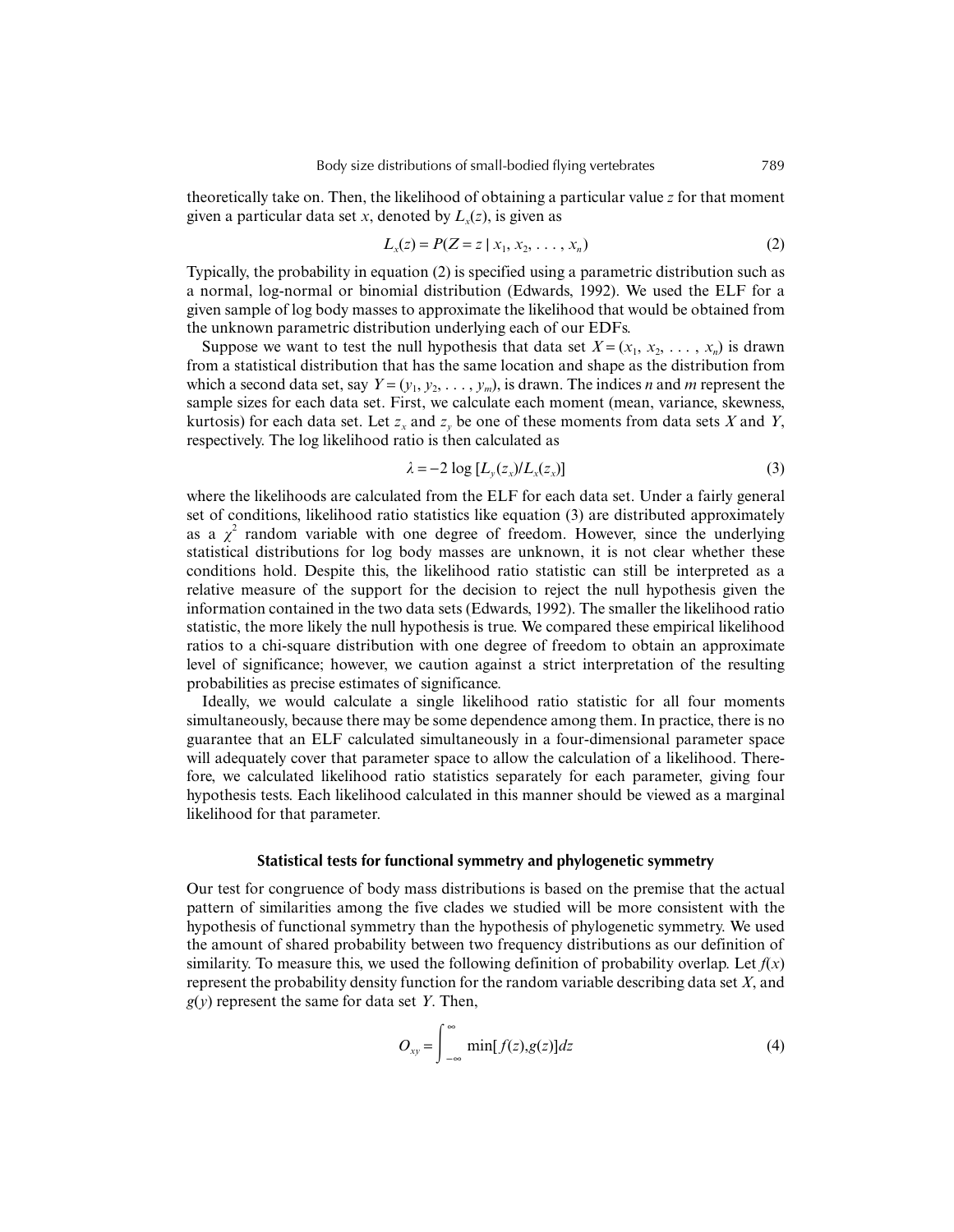expresses the amount of probability shared in common between the two data sets. Since the probability density functions for our data sets are unknown, we approximated them using relative frequencies calculated for the log body mass intervals described above.

To represent the phenetic relationships among the five clades of small-body vertebrates, we constructed a dendrogram using unweighted pair group averaging (Pielou, 1984; Legendre and Legendre, 1998) based on the estimates of the shared probability of the log body mass distributions of each pair of clades. This dendrogram can be thought of as a model of the phenetic relationships among the clades based on the body mass data for each clade. The information about this phenetic model is completely contained in the cophenetic similarities of the clades obtained from the dendrogram (Legendre and Legendre, 1998).

There are two alternative phenetic hypotheses for the similarities of body mass distributions among the five small-bodied vertebrate clades we examined, each corresponding to one of the two hypotheses of symmetry defined above. First, if similarity of body mass distributions reflects the amount of shared evolutionary history among clades, then the three small mammal clades should be more similar to each other than the two bird clades (Fig. 3A). Furthermore, the two bird clades should be most similar to each other than to any of the mammal clades. Such a pattern would be consistent with the assertion that the diversification of body sizes within clades is primarily determined by the apomorphic characteristics of that clade. Since birds and mammals represent two distinct types of vertebrate body plans that have evolved separately for at least 200 million years, the diversification of body sizes within mammal clades should be constrained by a set of



**Fig. 3.** Alternative phenetic hypotheses for patterns of similarity among body mass distributions of small-bodied vertebrate clades. Branch lengths are arbitrary. (A) Phenetic hypothesis based on the assumption that similarity in body mass distributions reflects phylogenetic relationships among the taxa. This represents the pattern expected under the assumption of phylogenetic symmetry. (B) Phenetic hypothesis based on the assumption that flight placed a strong constraint on the diversification of body sizes. This is the pattern expected under the hypothesis of functional symmetry.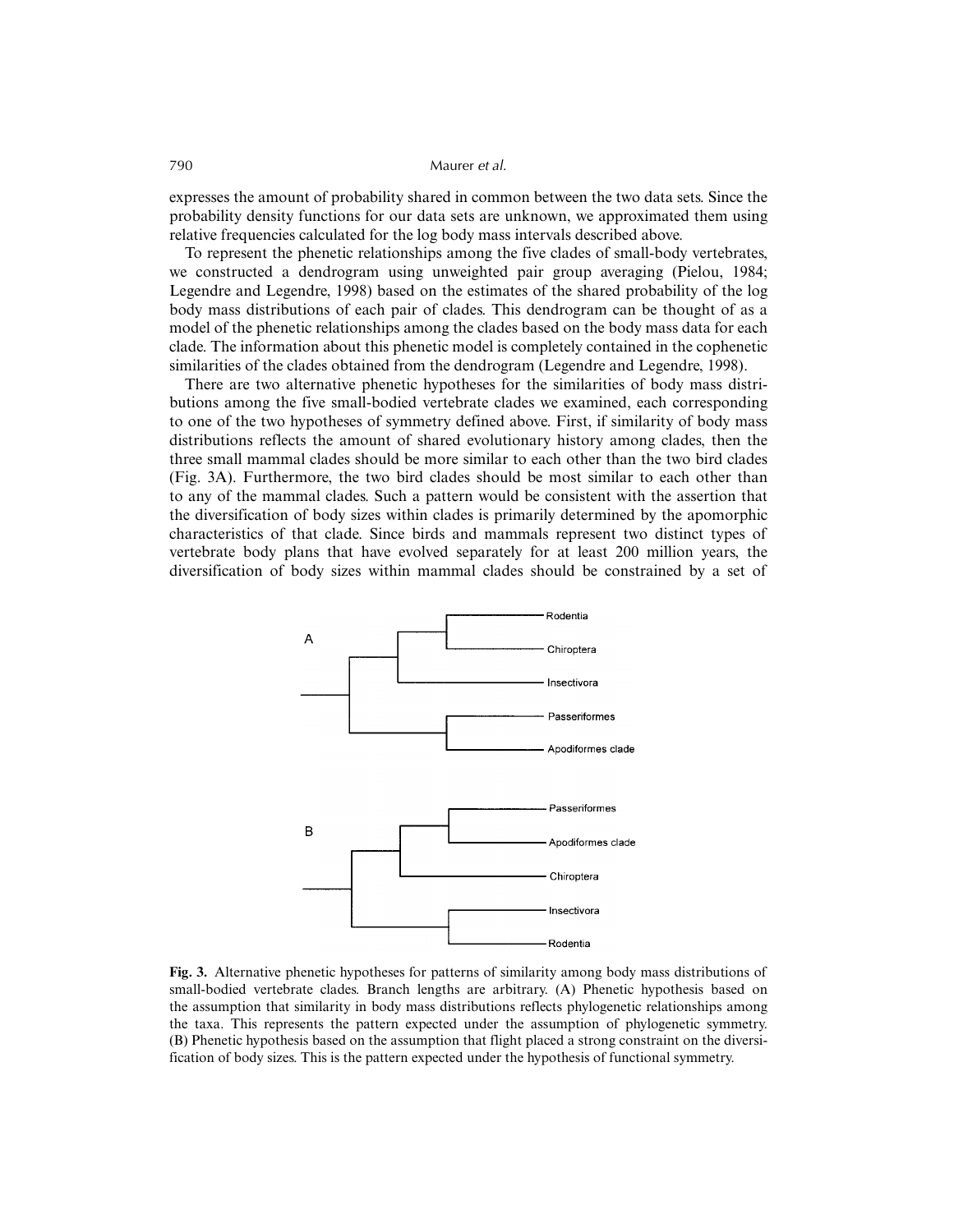adaptations defined by the mammalian grade of vertebrate organization, and hence should result in similar body mass distributions. Similarly, the diversification of body masses within the two avian clades should be constrained by the unique set of adaptations that define the avian grade of vertebrate organization. The phenetic pattern produced by these constraints is consistent with the assumption of phylogenetic symmetry. Second, if similarity of body mass distributions reflects primarily the constraints imposed on body mass diversification due to flight, then the three clades of small-bodied flying vertebrates should be more similar to one another than they are to the two mammalian clades of small mammals that do not fly (Fig. 3B). Since avian flight mechanisms are different than those of bats, the two avian clades should have body mass distributions more similar to one another than either is to that of bats. This pattern is consistent with the hypothesis of functional symmetry.

To examine the degree of congruence of the pattern of similarity obtained from the body mass data for each clade with the hypotheses of functional and phylogenetic symmetry, we conducted the following analyses. The hypothesis of phylogenetic symmetry assumes that a species within each vertebrate class can be assigned to any of the clades within the class (see Fig. 3A). We conducted 1000 randomizations where species within each of the three mammalian taxa were randomly assigned to a mammalian taxon and species within each of the two avian clades were randomly assigned to an avian taxon. We constrained the probabilities of being assigned randomly to a taxon to reflect the sample sizes in each of the clades. This retained the sampling structure of the resulting frequency distributions, but altered the species composition. For each randomization, probability overlaps were calculated using equation (4) and a dendrogram was constructed using unweighted pair group averaging from the resulting similarities. Cophenetic similarities were then obtained from the dendrogram and correlated with the cophenetic similarities obtained from the original, unrandomized data. This provided 1000 estimates of the congruence of the original dendrogram with the population of dendrograms obtained under the hypothesis of phylogenetic symmetry. A similar randomization procedure was conducted to test the hypothesis of functional symmetry. Under this hypothesis, species of small-bodied flying vertebrates can be assigned to one of the three clades of such species (see Fig. 3B). Similarly, species within the two clades of non-flying small mammals can be assigned to either of those taxa. We conducted 1000 randomizations under these conditions, again controlling for sample size, and obtained 1000 estimates of the congruence of the original dendrogram with the population of dendrograms obtained under the hypothesis of functional symmetry.

# **RESULTS**

There was strong evidence that the distribution of body sizes of Passeriformes (Fig. 4A), the Apodiformes clade (Fig. 4B) and Chiroptera (Fig. 4C) were non-random samples from body mass distributions of the clades to which each group belonged (Table 1). Likelihood ratio tests for Passeriformes and Chiroptera indicated significant divergences among these clades and their sister clades for the first four moments of their respective frequency distributions (Table 1). In each of these cases, the mean and variance of the log body mass distributions were significantly smaller for the small-bodied flying vertebrate clade than for the sister clade. Furthermore, the frequency distribution of log body masses for the small-bodied flying vertebrate clade had larger positive skew and was more peaked than its sister clade in both cases (Table 1). The results for the Apodiformes clade were similar, with the exception that the variance of the log body mass distribution was not significantly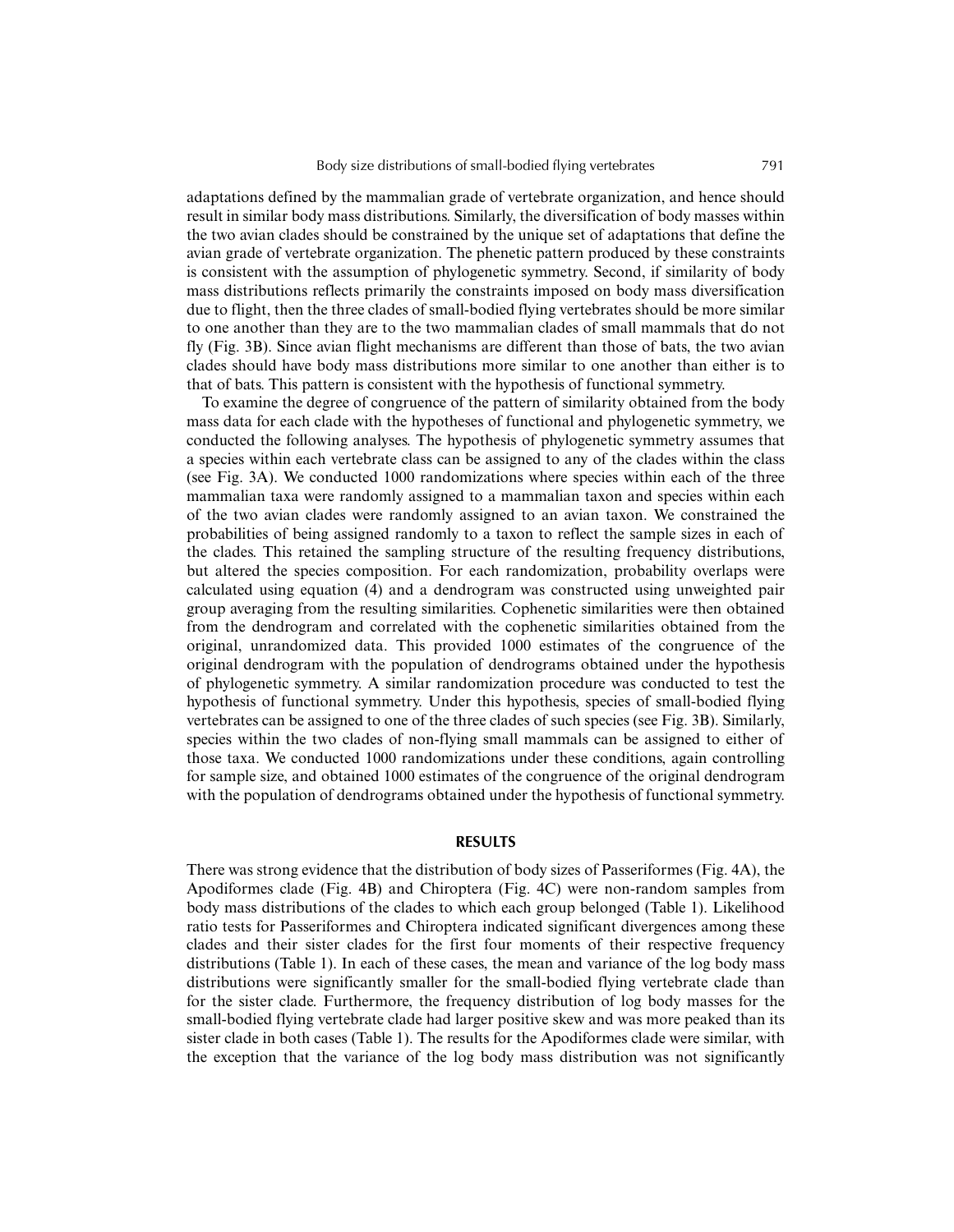

**Fig. 4.** Smoothed relative frequency histograms of logarithmically transformed body masses for several clades of small-bodied vertebrates.

| <b>Table 1.</b> Tests of divergence of body mass distributions between clades of small-bodied |
|-----------------------------------------------------------------------------------------------|
| flying vertebrates and their sister clades                                                    |
|                                                                                               |

| Clade                      | Mean     | Variance | <b>Skewness</b> | Kurtosis |
|----------------------------|----------|----------|-----------------|----------|
| Chiroptera                 | 1.28     | 0.31     | 1.09            | 0.72     |
| Chiroptera sister clade    | 4.16     | 0.80     | $-0.06$         | $-0.45$  |
| likelihood ratio           | 11.48*   | $11.26*$ | 12.79*          | $12.77*$ |
| Passeriformes              | 1.38     | 0.16     | 1.63            | 5.56     |
| Passeriformes sister clade | 2.51     | 0.40     | $-0.05$         | 0.64     |
| likelihood ratio           | $13.14*$ | $11.71*$ | 12.99*          | $13.12*$ |
| Apodiformes clade          | 0.85     | 0.15     | 1.35            | 1.69     |
| Apodiformes sister clade   | 2.34     | 0.19     | 0.70            | 0.32     |
| likelihood ratio           | 13.02*   | 1.38     | $10.60*$        | $4.46*$  |

*Note*: Sample sizes for these clades are given in Fig. 4.  $P < 0.01$ ,  $\chi^2$  distribution with 1 degree of freedom.

different between the small-bodied flying vertebrate clade and its sister clade (Table 1). Hence, we conclude that the log body mass distribution of each clade of small-bodied flying vertebrates has significantly diverged from that of its sister clade.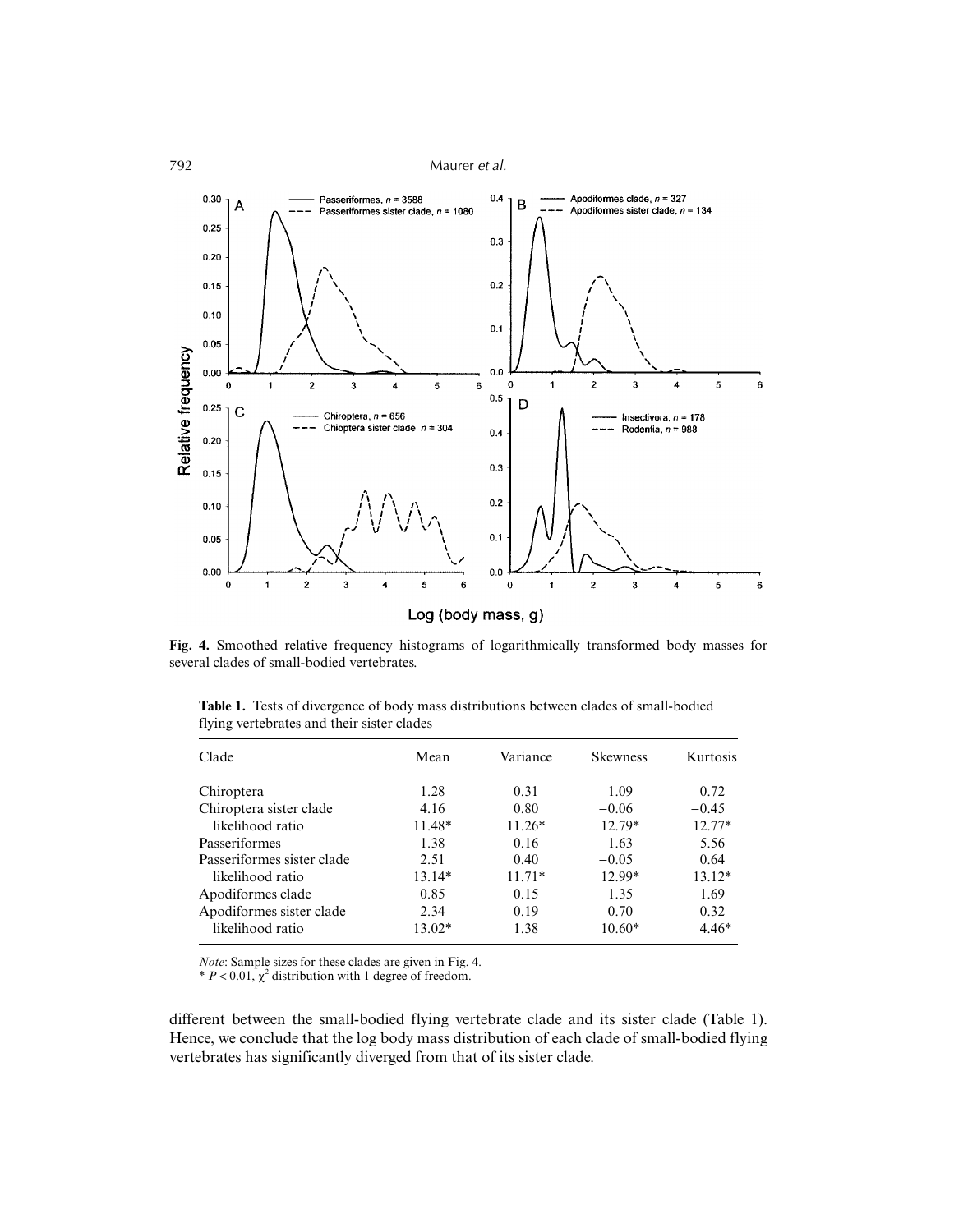

**Fig. 5.** Phenogram based on the degree of shared probability among the body mass distributions of five small-bodied vertebrate clades. Branch lengths reflect the degree of shared probability estimated by the clustering model.

Given the samples of body masses from each of the five clades we compared, the empirical pattern of similarities among the clades was different from either of the two phenetic hypotheses presented above (Fig. 5). Passeriformes and Chiroptera were most similar to one another, which is inconsistent with the expectation from shared evolutionary history (Fig. 3A). However, the Insectivora were more similar to both Passeriformes and Chiroptera than they were to Rodentia, which is inconsistent with the expectation that flight constrains the form of body mass distributions of flying taxa (Fig. 3B).

The extent to which the empirical similarities were congruent with the hypotheses of functional and phylogenetic symmetry differed. Correlations of empirical cophenetic similarities with those produced under functional symmetry indicated that most correlations ranged between 0.30 and 0.60 (Fig. 6). On the other hand, most correlations among empirical cophenetic similarities and those produced under phylogenetic similarity were negative (Fig. 6). Thus, the empirical pattern of similarities among log body mass distributions was statistically inconsistent with similarities expected under the hypothesis of phylogenetic similarity, but was statistically consistent with similarities expected under the hypothesis of functional symmetry.

# **DISCUSSION**

We conclude from our analyses that there is evidence for functional symmetry in the body size distributions of clades of small-bodied flying vertebrates. This symmetry is not complete, since the empirical similarities among the five clades we studied do not place all flying taxa together in the same cluster in the empirical dendrogram (Fig. 5). However, the hypothesis of phylogenetic symmetry is clearly inconsistent with the empirical pattern (Fig. 6), while the hypothesis of functional symmetry is reasonably congruent with the data (Fig. 6). This implies that there is a certain degree of constraint imposed by the physical and metabolic necessities of flight on the diversification and range of body sizes of flying taxa that overcome the phylogenetic constraints one would expect to operate among closely related taxa. That is, the body mass distributions of flying taxa are similar not because they are small, warm-blooded vertebrates, but because they are small, warm-blooded vertebrates that fly.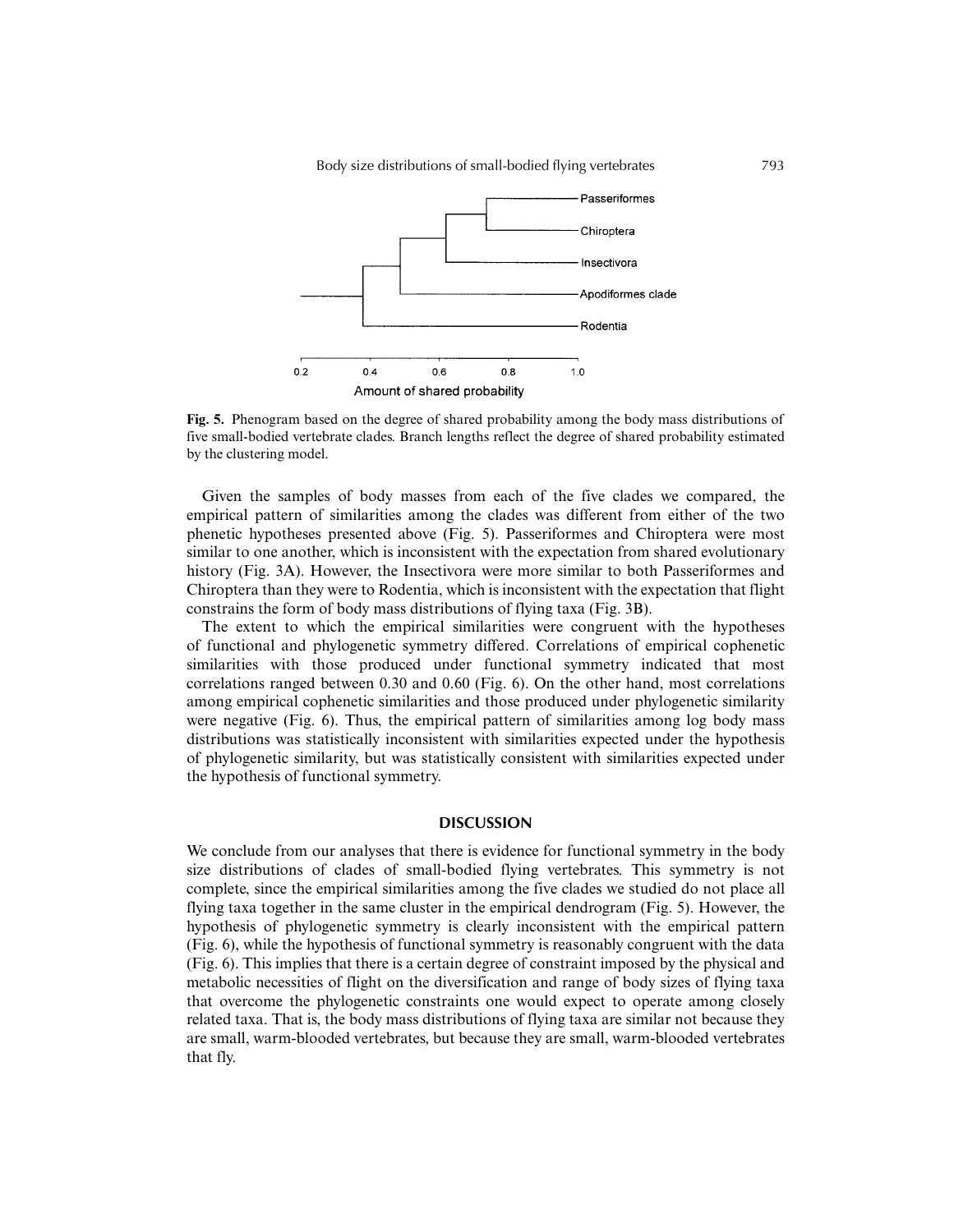

**Fig. 6.** Relative frequency histograms of correlations of cophenetic similarities for the original data (Fig. 5) with the cophenetic similarities obtained from 1000 randomizations each conducted under the alternative hypotheses of functional  $(\blacksquare)$  and phylogenetic  $(\square)$  symmetry.

It is clear that phylogenetic constraints still exist within and among the taxa that we studied. Each species is clearly a unique biological entity with its own evolutionary history. At first glance, the symmetry assumptions we imposed on these species to conduct our test may seem to violate this empirical truism. However, there are several lines of reasoning that suggest that symmetry is not an unreasonable assumption to make. First, symmetry in the sense we have used it above is not absolute, but is relative and pertains to only one aspect of the biology of each species. For example, the assumption of functional symmetry means only that species are symmetric with respect to whether they fly or not. Species may differ in a number of other respects that are not directly related to flight. Second, the symmetry assumption emphasizes only the extremes along a gradient of possibilities. That is, some species may be symmetric with respect to flight, while others may not. In the present analysis, perfect phylogenetic symmetry would yield an unambiguous pattern of similarities among the taxa we studied (see Fig. 3A), while perfect functional symmetry would yield a different pattern (Fig. 3B). The empirical pattern is clearly intermediate between these two extremes.

Third, and most importantly, it is the implied asymmetries among species that most clearly provide evidence for the existence of functional constraints on the diversification of flying species. Our results indicate that phylogenetic asymmetries among the taxa we studied are greater than functional asymmetries, since the hypothesis of phylogenetic symmetry produced negative correlations of cophenetic similarities with those obtained from the data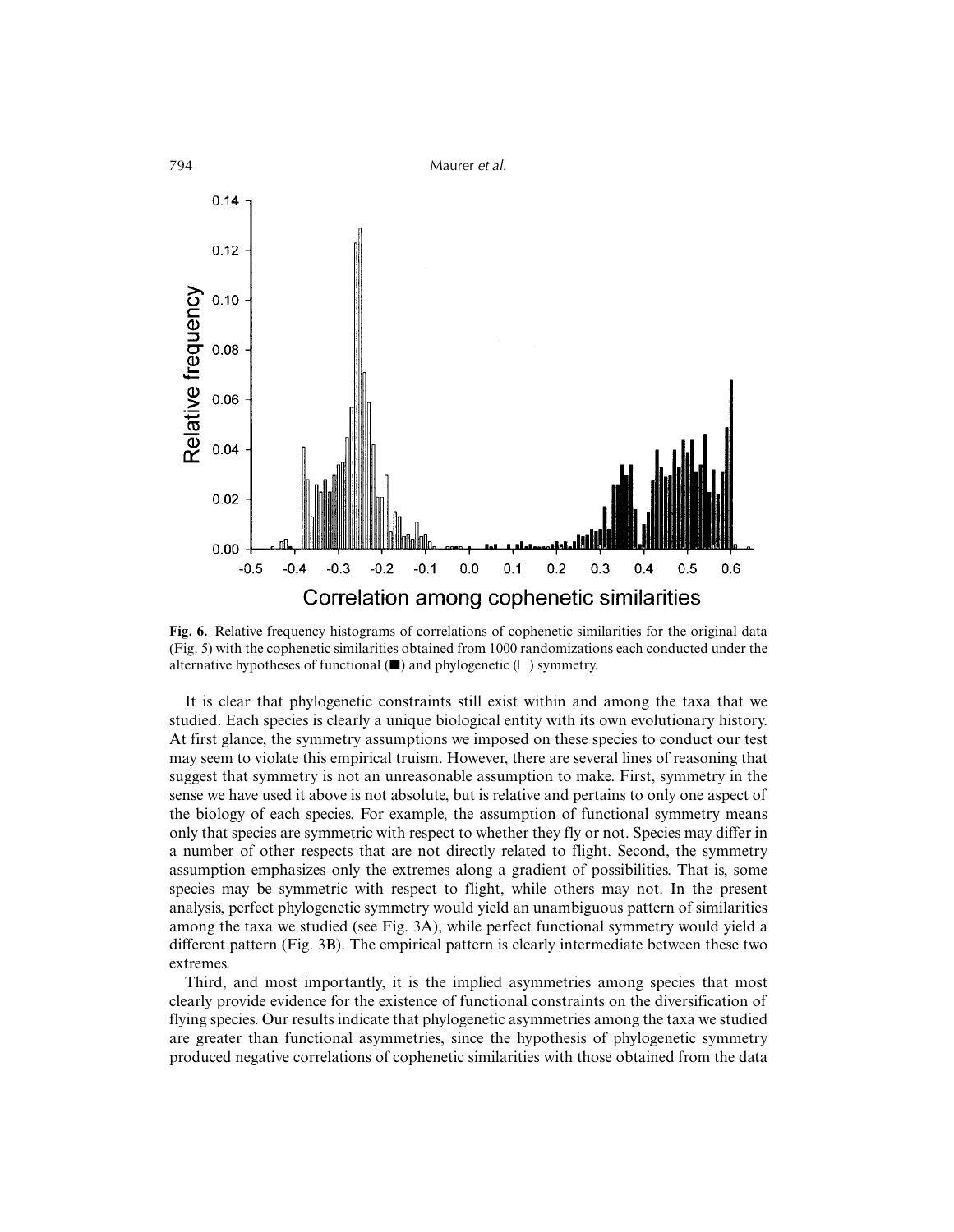(Fig. 6). Phylogenetic asymmetries among species are at least partially due to the fact that closely related species (e.g. species of bats and species of rodents) are more symmetric with respect to their mode of locomotion (flight *vs* ambulatory) than they are with respect to their shared phylogenetic history. Thus, the adaptation of flight can be thought of as breaking phylogenetic symmetry due to the functional constraints imposed on the evolution of species flight. Asymmetries with respect to flight still exist among some species of smallbodied flying vertebrates (e.g. the Apodiformes clade clustered with neither the Chiroptera nor the Passeriformes in the empirical dendrogram; Fig. 5). Furthermore, phylogenetic symmetries may still exist among species of Insectivora and Chiroptera, since these two taxa cluster more closely together in the empirical dendrogram than Chiroptera does with the Apodiformes clade. The empirical pattern of similarity by itself provides inconclusive evidence for the existence of constraints imposed on diversification by design limitations necessary to maintain flight. The symmetry assumptions, however, clearly allow an assessment of the relative importance of functional and phylogenetic symmetries in determining the empirical pattern of similarities among taxa, and consequently show the extent to which functional constraints have influenced the diversification of flying taxa.

The patterns of similarities among the body mass distributions of small-bodied flying vertebrates that we have documented here should not be interpreted to imply that the diversification of body sizes in small-bodied, warm-blooded vertebrates are controlled mainly by the mode of locomotion. Flight undoubtedly places strong constraints on the kind of body plans that can evolve. However, there are many factors that influence the evolution of body sizes, some of which may have more to do with the correlation of body size to other attributes that are being shaped by natural selection rather than the effect of body size itself on the process of natural selection (Maurer, 2003). Despite this complexity in the processes underlying the diversification of body sizes, the effects of flight are so pervasive on evolutionary diversification of flying vertebrates that they result in detectable patterns of congruence among the body size distributions of distantly related taxa. Evolutionary diversification does not proceed randomly within groups of closely related species, but is strongly constrained by adaptations such as flight that are acquired early in the diversification of a lineage and subsequently shape the future evolutionary changes that can occur over time (Price, 2003).

# **ACKNOWLEDGEMENTS**

This paper is a contribution of the Body Size in Ecology and Paleoecology Working Group supported by the National Center for Ecological Analysis and Synthesis (NCEAS), a Center funded by the NSF (Grant No. DEB-0072909) and the University of California at Santa Barbara. Additional NCEAS support was provided to D.M.K. as a Postdoctoral Fellow. B.A.M. wishes to thank S.P. Hubbell for discussions on the principle of symmetry as it is applied to ecology.

# **REFERENCES**

- Brooks, D.R. and McLennan, D.A. 2002. *The Nature of Diversity*. Chicago, IL: University of Chicago Press.
- Brown, J.H. 1995. *Macroecology*. Chicago, IL: University of Chicago Press.
- Brown, J.H. and Maurer, B.A. 1987. Evolution of species assemblages effects of energetic constraints and species dynamics on the diversification of the North-American avifauna. *Am. Nat.*, **130**: 1–17.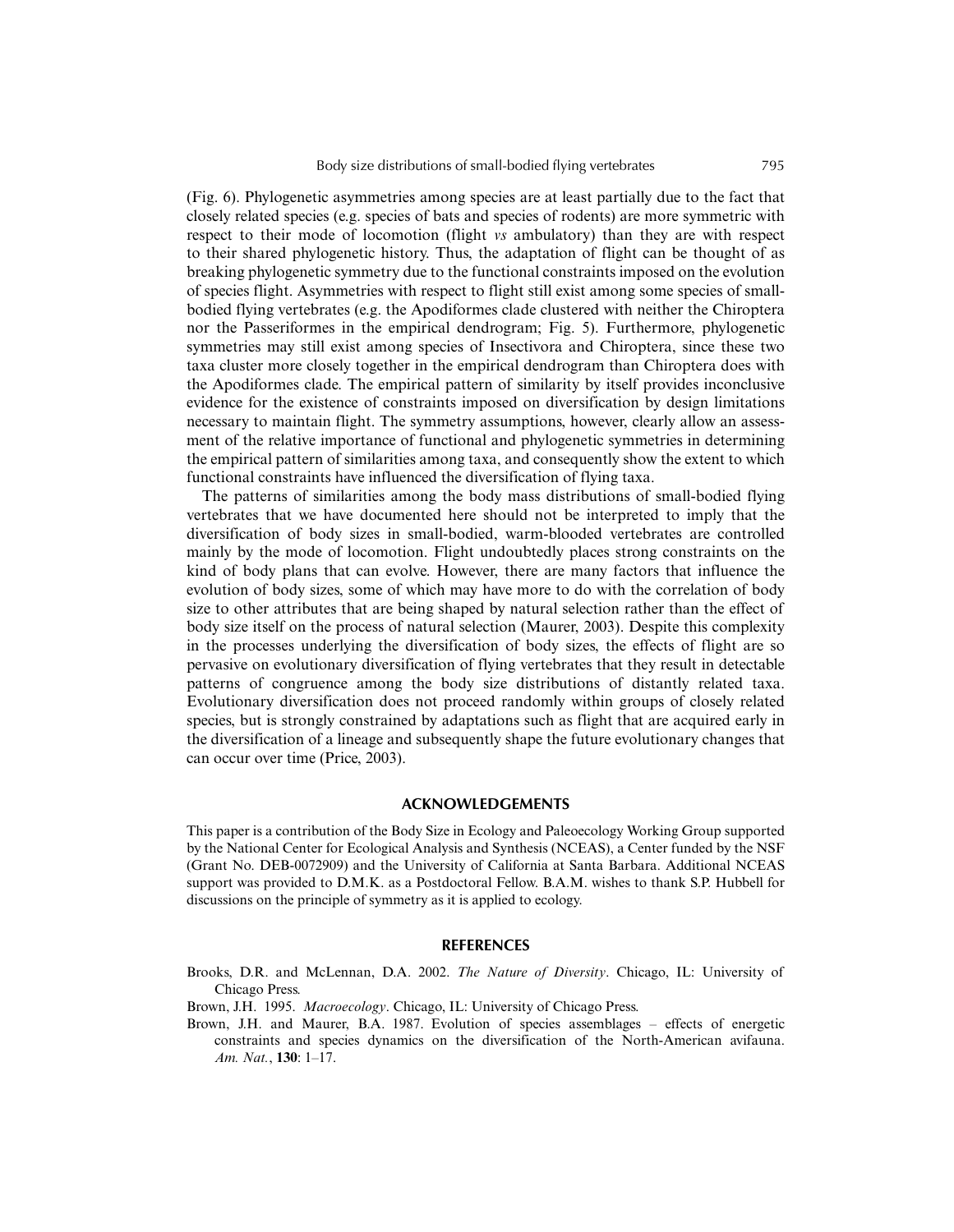- Brown, J.H. and Nicoletto, P.F. 1991. Spatial scaling of species composition body masses of North American land mammals. *Am. Nat.*, **138**: 1478–1512.
- Brown, J.H., Marquet, P.A. and Taper, M.L. 1993. Evolution of body-size consequences of an energetic definition of fitness. *Am. Nat.*, **142**: 573–584.
- Calder, W.A. 1984. *Size, Function, and Life History*. Cambridge, MA: Harvard University Press.
- Carroll, R.L. 1988. *Vertebrate Paleontology and Evolution*. New York: Freeman.
- Davison, A.C. and Hinkley, D.V. 1997. *Bootstrap Methods and Their Application*. Cambridge: Cambridge University Press.
- Dunning, J.B. 1993. *CRC Handbook of Avian Body Masses*. Boca Raton, FL: CRC Press.
- Edwards, A.W.F. 1992. *Likelihood*. Baltimore, MD: Johns Hopkins University Press.
- Efron, B. and Tibshirani, R. 1993. *An Introduction to the Bootstrap*. New York: Chapman & Hall.
- Eisenberg, J.F. 1989. *Mammals of the Neotropics: The Northern Neotropics*. Chicago, IL: University of Chicago Press.
- Eisenberg, J.F. and Redford, K.H. 1999. *The Mammals of the Neotropics: The Central Neotropics*. Chicago, IL: University of Chicago Press.
- Gardezi, T. and Da Silva, J. 1999. Diversity in relation to body size in mammals: a comparative study. *Am. Nat.*, **153**: 110–123.
- Greene, B. 1999. *The Elegant Universe: Superstrings, Hidden Dimensions, and the Quest for the Ultimate Theory*. New York: W.W. Norton.
- Howard, R. and Moore, A. 1991. *A Complete Checklist of the Birds of the World*. London: Academic Press.
- Kingdon, J. 1982. *East African Mammals: An Atlas of Evolution in Africa*, Vols. 1–3. Chicago, IL: University of Chicago Press.
- Kozlowski, J. and Gawelczyk, A.T. 2002. Why are species' body size distributions usually skewed to the right? *Funct. Ecol.*, **16**: 419–432.
- Legendre, P. and Legendre, L. 1998. *Numerical Ecology*. Amsterdam: Elsevier.
- Liu, F.G.R., Miyamoto, M.M., Freire, N.P. *et al.* 2001. Molecular and morphological supertrees for eutherien (placental) mammals. *Science*, **291**: 1786–1789.
- Madsen, O., Scally, M., Douady, C.J. *et al.* 2001. Parallel adaptive radiations in two major clades of placental mammals. *Nature*, **409**: 610–614.
- Marquet, P.A. and Cofre, H. 1999. Large temporal and spatial scales in the structure of mammalian assemblages in South America: a macroecological approach. *Oikos*, **85**: 299–309.
- Maurer, B.A. 1998a. The evolution of body size in birds. I. Evidence for non-random diversification. *Evol. Ecol.*, **12**: 925–934.
- Maurer, B.A. 1998b. The evolution of body size in birds. II. The role of reproductive power. *Evol. Ecol.*, **12**: 935–944.
- Maurer, B.A. 2003. Adaptive diversification of body size: the roles of physical constraint, energetics, and natural selection. In *Macroecology: Causes and Consequences* (T.M. Blackburn and K.J. Gaston, eds.), pp. 174–191. Oxford: Blackwell.
- McKinney, M.L. 1990. Trends in body size evolution. In *Evolutionary Trends* (K.J. McNamara, ed.), pp. 75–118. Tucson, AZ: University of Arizona Press.
- McShea, D.W. 1994. Mechanisms of large-scale evolutionary trends. *Evolution*, **48**: 1747–1763.
- Minkoff, E.C., Colbert, E.H. and Morales, M. 2001. *Colbert's Evolution of the Vertebrate: A History of the Backboned Animals Through Time*. New York: Wiley.
- Monroe, B.L. and Sibley, C.G. 1993. *A World Checklist of Birds*. New Haven, CT: Yale University Press.
- Murphy, W.J., Eizirik, E., O'Brien, S.J. *et al.* 2001. Resolution of the early placental mammal radiation using Bayesian phylogenetics. *Science*, **294**: 2348–2351.
- Niklas, K.J. 2000. The evolution of plant body plans a biomechanical perspective. *Ann. Bot.*, **85**: 411–438.